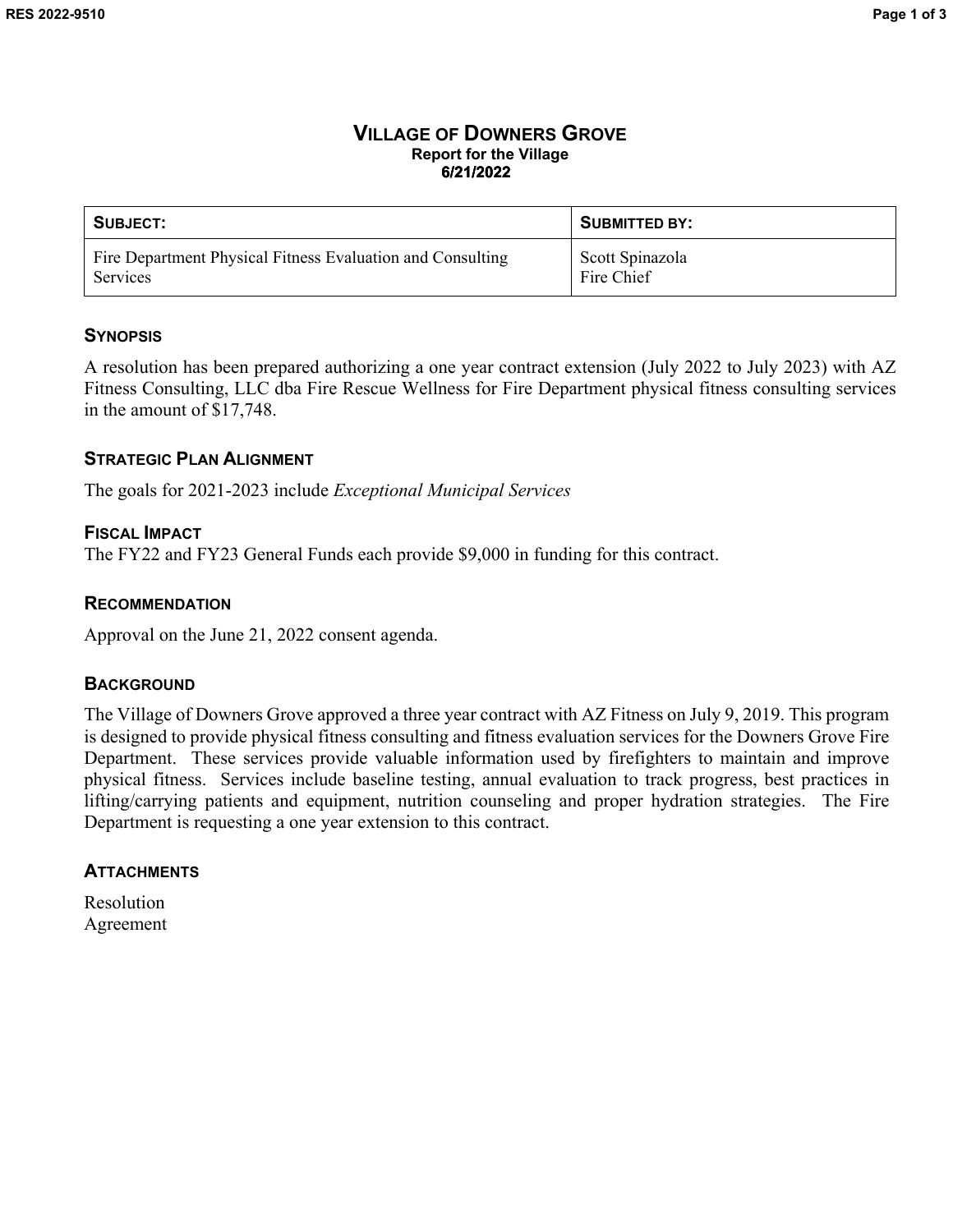#### **RESOLUTION NO.**

#### **A RESOLUTION AUTHORIZING EXECUTION OF AN EXTENSION TO THE AGREEMENT BETWEEN THE VILLAGE OF DOWNERS GROVE AND AZ FITNESS CONSULTING, LLC**

BE IT RESOLVED by the Village Council of the Village of Downers Grove, DuPage County, Illinois, as follows:

1. That the form and substance of a certain Agreement (the "Agreement"), between the Village of Downers Grove (the "Village") and AZ Fitness Consulting, LLC d/b/a Fire Rescue Wellness (the "Consultant"), for physical fitness consulting services, as set forth in the form of the Agreement submitted to this meeting with the recommendation of the Village Manager, is hereby approved.

2. That the Village Manager and Village Clerk are hereby respectively authorized and directed for and on behalf of the Village to execute, attest, seal and deliver the Agreement, substantially in the form approved in the foregoing paragraph of this Resolution, together with such changes as the Manager shall deem necessary.

3. That the proper officials, agents and employees of the Village are hereby authorized and directed to take such further action as they may deem necessary or appropriate to perform all obligations and commitments of the Village in accordance with the provisions of the Agreement.

4. That all resolutions or parts of resolutions in conflict with the provisions of this Resolution are hereby repealed.

5. That this Resolution shall be in full force and effect from and after its passage as provided by law.

 $\overline{\phantom{0}}$ 

Mayor

Passed: Attest:

Village Clerk

1mwp\res.20\FD-Firness-EXT